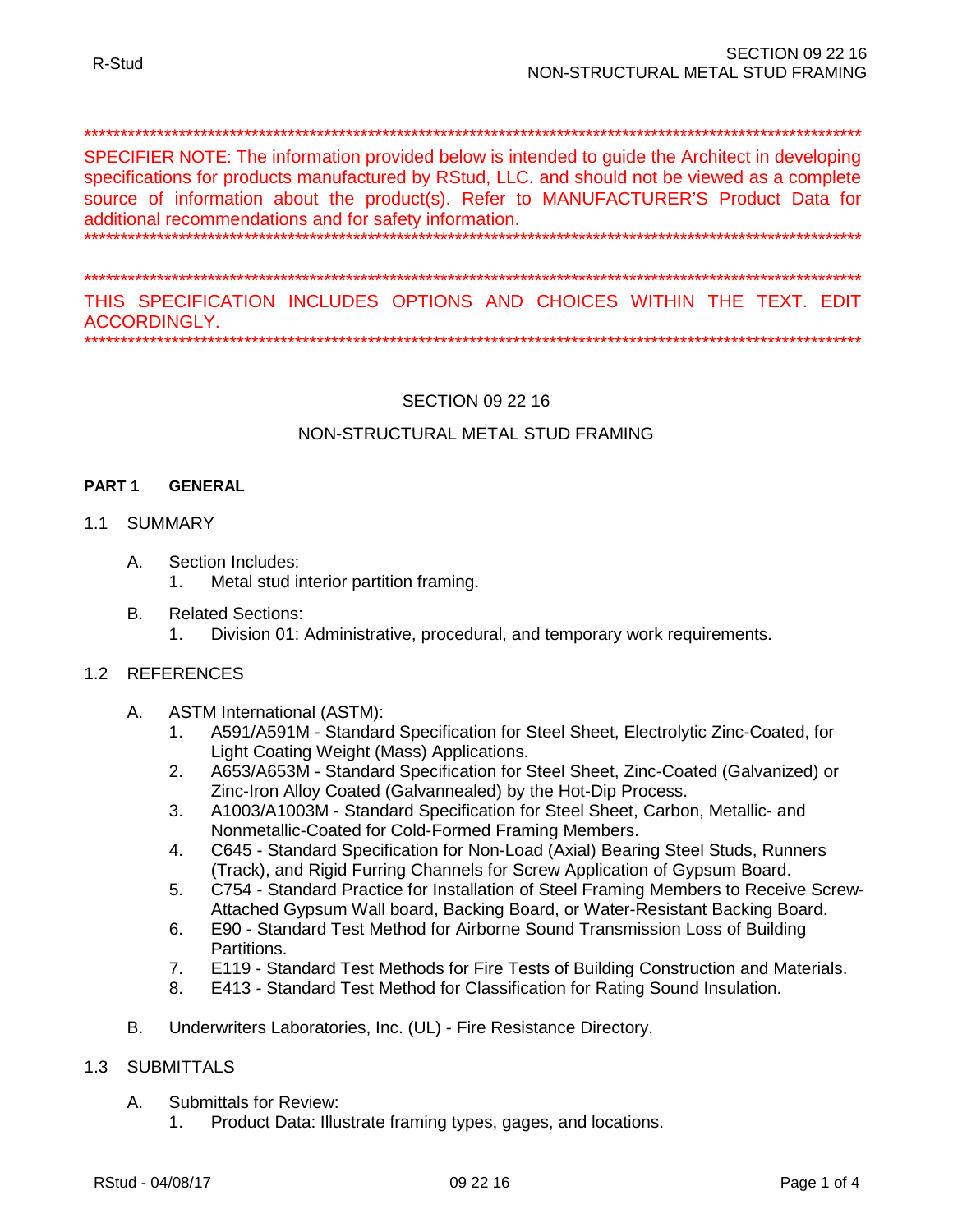- B. Quality Control Submittals:
	- 1. Test Reports: Certified test results from an independent testing laboratory demonstrating compliance with Building Code requirements.
- C. Sustainable Design Submittals:
	- 1. Recycled Content.
	- 2. Regional Materials.

## 1.4 QUALITY ASSURANCE

- A. Installer Qualifications: Minimum [\_\_] years [documented] experience in work of this Section.
- B. Fire Resistance Ratings:
	- 1. Construct assemblies to achieve fire resistance ratings [indicated on Drawings,] [scheduled at end of Section,] tested in accordance with ASTM E119.
	- 2. If requirements of assembly numbers referenced conflict with Contract Document requirements, conform to assembly requirements.
- C. Acoustic Ratings: Construct assemblies to achieve acoustic ratings [indicated on Drawings,] [scheduled at end of Section,] tested to ASTM E90 and classified in accordance with ASTM E413.
- D. Deflection Limits: Limit deflection of partitions to following limits, based on [5] [ \_ ] PSF uniform design load.
	- 1. Partitions to receive [tile:] [plaster:] [cut stone:] [L/240.] [L/360.] [\_\_.]
	- 2. Other partitions: [L/120.] [\_\_.]
- E. Limiting Stud Heights: Do not exceed heights listed in manufacturer's limiting height tables based on stud size, gage, and applied load.

## **PART 2 PRODUCTS**

- 2.1 MANUFACTURERS
	- A. Contract Documents are based on products by R-Stud. [\(www.rstud.com\)](http://www.rstud.com/). Tel: (503) 462- 3990. Rep: Dave Sommer Tel: (206) 226-2311 cell Email: [dave@interra-facade.com.](mailto:dave@interra-facade.com)
	- B. Substitutions: [Under provisions of Division 01.] [Not permitted.]

## 2.2 MATERIALS

- A. Steel: ASTM A653/A653M or ASTM A1003/1003M, Class [G40] [\_\_] hot dip galvanized.
- B. Recycled Content: Minimum [ ] percent, with minimum [ ] percent classified as post consumer.

## 2.3 COMPONENTS

A. Provide components in accordance with ASTM C645.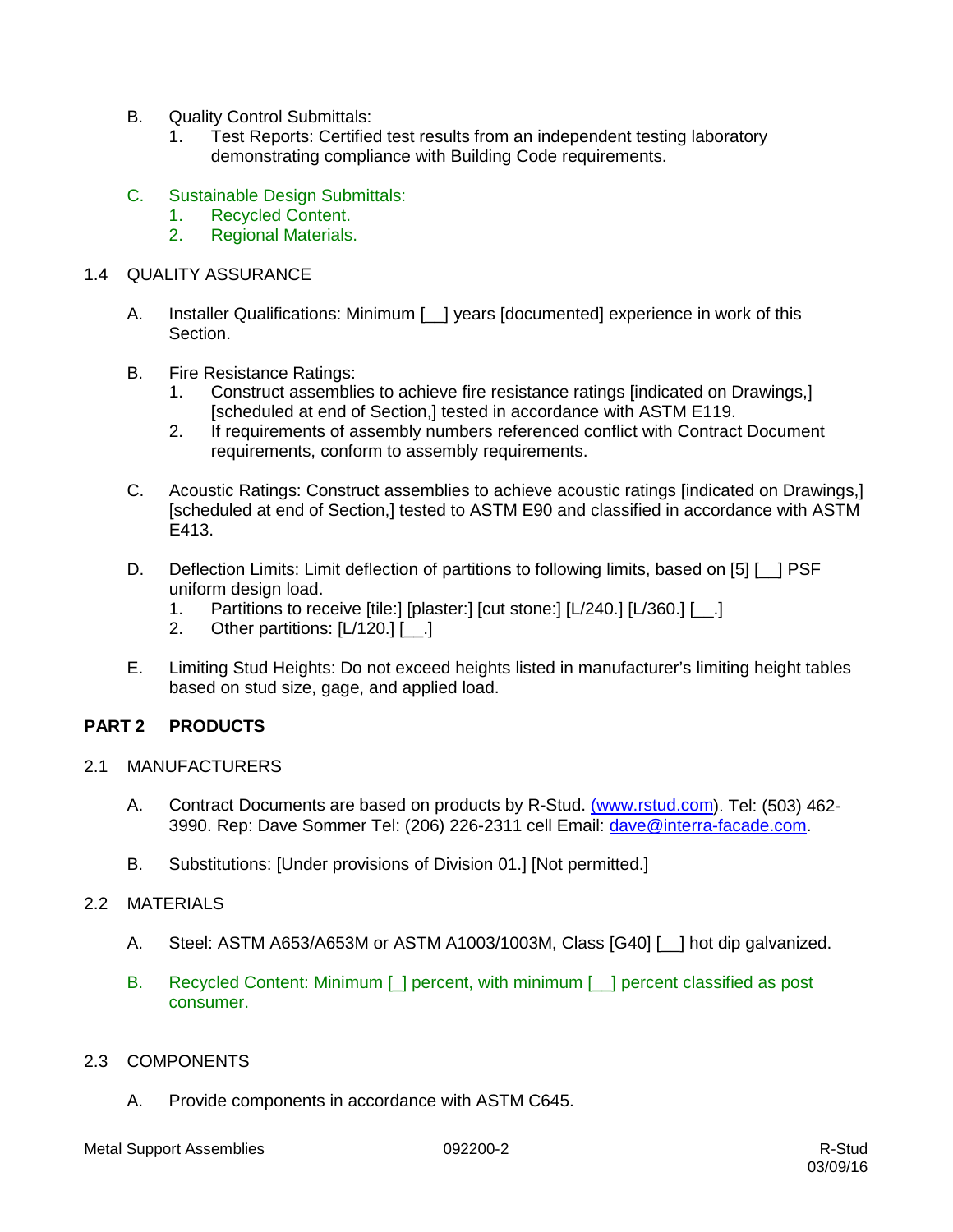- B. Studs: Non-load bearing roll-formed steel, C-shaped, with supplemental openings located at every foot along length.
- C. Top and Bottom Tracks:
	- 1. Same material and finish as studs, C-shaped.
	- 2. Standard track: Stud track profile, [1-1/4] [1-1/2] [1-5/8] inch legs.
	- 3. Deep leg track: Deep stud track profile, [2] [\_\_] inch legs.
	- 4. Deflection compensation: Punch slots into studs to permit plus or minus [1/2] [\_\_] inch movement of overhead structure without damage to partition.

# 2.4 ACCESSORIES

A. Fasteners: [3/8] [ ] inch long pan head screws.

# **PART 3 EXECUTION**

## 3.1 INSTALLATION

- A. Install in accordance with ASTM C754 and manufacturer's instructions.
- B. Attach top and bottom tracks at ends and [24] [ ] inches on center maximum.
- C. Position studs vertically in tracks, spaced maximum [16] [\_\_] inches on center unless indicated otherwise.
- D. Provide deflection compensation at head of partitions extending to structure.
- E. Locate studs maximum [2] [10] inches from door frames and abutting construction.
- F. Use heavier gage studs or double studs on both sides of openings in partitions.
- G. Install horizontal track as header above openings in partitions. Install studs from header to top track.
- H. Brace furred partitions at mid height.
- I. Provide wood or metal bracing in partitions to receive and support fixtures, trim, accessories and other applied items.
- J. Brace ceiling height partitions to structure at [48] [\_\_] inches on center maximum.

# 3.2 SCHEDULE

|  | MARK | <b>DESCRIPTION</b>                          | <b>FIRE</b><br>RATING -<br><b>HOURS</b> | <b>FIRE TEST</b><br>ASSEMBLY<br>NO. | <b>ACOUSTIC</b><br>RATING - STC | ACOUSTIC TEST<br>ASSEMBLY NO.  |
|--|------|---------------------------------------------|-----------------------------------------|-------------------------------------|---------------------------------|--------------------------------|
|  | A1   | <b>Typical Interior</b><br><b>Partition</b> | N/A                                     | N/A                                 | 54                              | Intertec 102332762CRT-<br>001h |